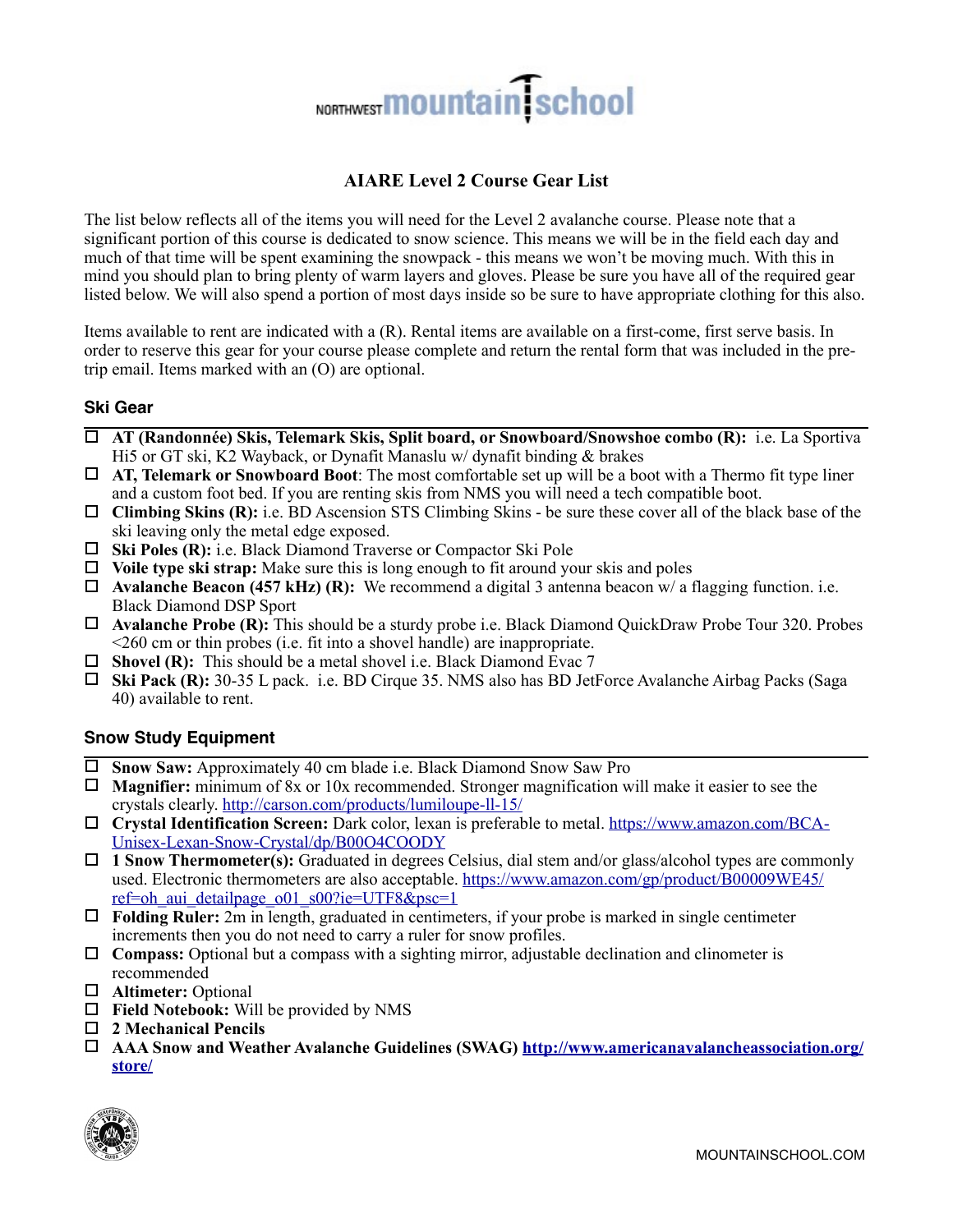## **Upper Body Clothing**

- ! **Synthetic Long Underwear Shirt**: Light colored lightweight top i.e. Patagonia Mid-weight Zip Neck
- ! **Insulating Jacket**: Fleece, Soft Shell, or other synthetic jacket. i.e. Patagonia Nano Puff or Nano-Air, All Free Jacket or Levitation Hoody Jacket
- ! **Gore-tex jacket w/ hood:** Lightweight storm shell. i.e. Patagonia Refugitive or M10 Jacket
- ! **Insulating Parka with hood:** This can be down or synthetic and should fit over all of your other layers. i.e. Patagonia Down Sweater Hoody

## **Lower Body Clothing**

- ! **Synthetic Long Underwear bottoms:** i.e. Patagonia Capilene Mid-weight Bottoms
- ! **Synthetic Climbing Pant:** We wear the Patagonia Dual Point Pant. These are synthetic pants with a bit of wind resistance and have a built in gaiter/cuff that works well enough with ski boots to allow you to leave your gaiters at home.
- ! **Hard Shell Pants:** Lightweight with full side-zips and built in gaiters. i.e. Patagonia Triolet Pant

## **Head, Hands, and Feet**

- ! **Warm Hat:** i.e. Patagonia Lightweight Ski Hat
- □ **Neck Gaiter or Buff:** NMS logo Buffs are available for purchase.
- ! **Baseball cap**
- ! **Dark Sun Glasses:** Make sure these have the darkest lense (Category 4) i.e. Julbo Bivouak or Tensing, the Zebra or Spectron 4 lenses are best (non-polarizing).
- ! **Ski Goggles**
- ! **Light gloves:** i.e. Black Diamond Terminator or Impusle Glove
- ! **Waterproof Ski Gloves:** i.e. Black Diamond Patrol or Rambla Glove not a bad idea to have 2 pairs so you have a dry pair to put on after digging snow profiles.
- □ **Sorel type Snow Boots (O):** Not mandatory as you can use your ski/snowboard boots but these can be more comfortable for some of the outdoor work if you have a pair.
- ! **Light to Mid weight Ski socks**

#### **Other Items**

- **Headlamp (R):** It is always worth having a lightweight headlamp in your pack. i.e. Petzl Zipka
- □ **Hydration:** A good combo here is a 1-liter bottle and a 16 oz thermos.
- $\Box$  **Lunch food:** We usually shoot for  $\sim$ 1,600 calories/day
- □ **Sunscreen:** 1 oz tube with high SPF factor (30 or higher)
- ! **Lip Balm w/ sunscreen:** SPF 15 or higher
- □ **Repair Kit:** Bring a small kit specific to your bindings.
- ! **Batteries:** Always carry a spare set for your beacon (+ headlamp, camera etc)
- ! **Small Camera (O)**
- ! **Blister kit:** This should be very small **i.e.** duct tape, Compeed pads (these are AMAZING for blister prevention/relief and worth their weight in gold, far superior to moleskin), & band-aids.
- □ **Chemical Hand warmers (O):** These can be super nice if your hands get cold easily.
- ! **Notepad, pencil, and coffee mug:** for classroom session
- □ **Computer or Smart Phone:** Not required but recommended for the classroom portions of the course.

## **Gear Shops**

**Leavenworth Mountain Sports:** Tell them you are taking an NMS avalanche course and receive 10% off of gear purchases. [www.leavenworthmtnsports.com](http://www.leavenworthmtnsports.com) or (509) 548-7864

**Arlberg Sports Haus (Leavenworth):** A great local resource for tech compatible rental AT boots. http:// [www.arlbergsports.com/pages/leavenworth or \(509\) 548-5615](http://www.arlbergsports.com/pages/leavenworth)